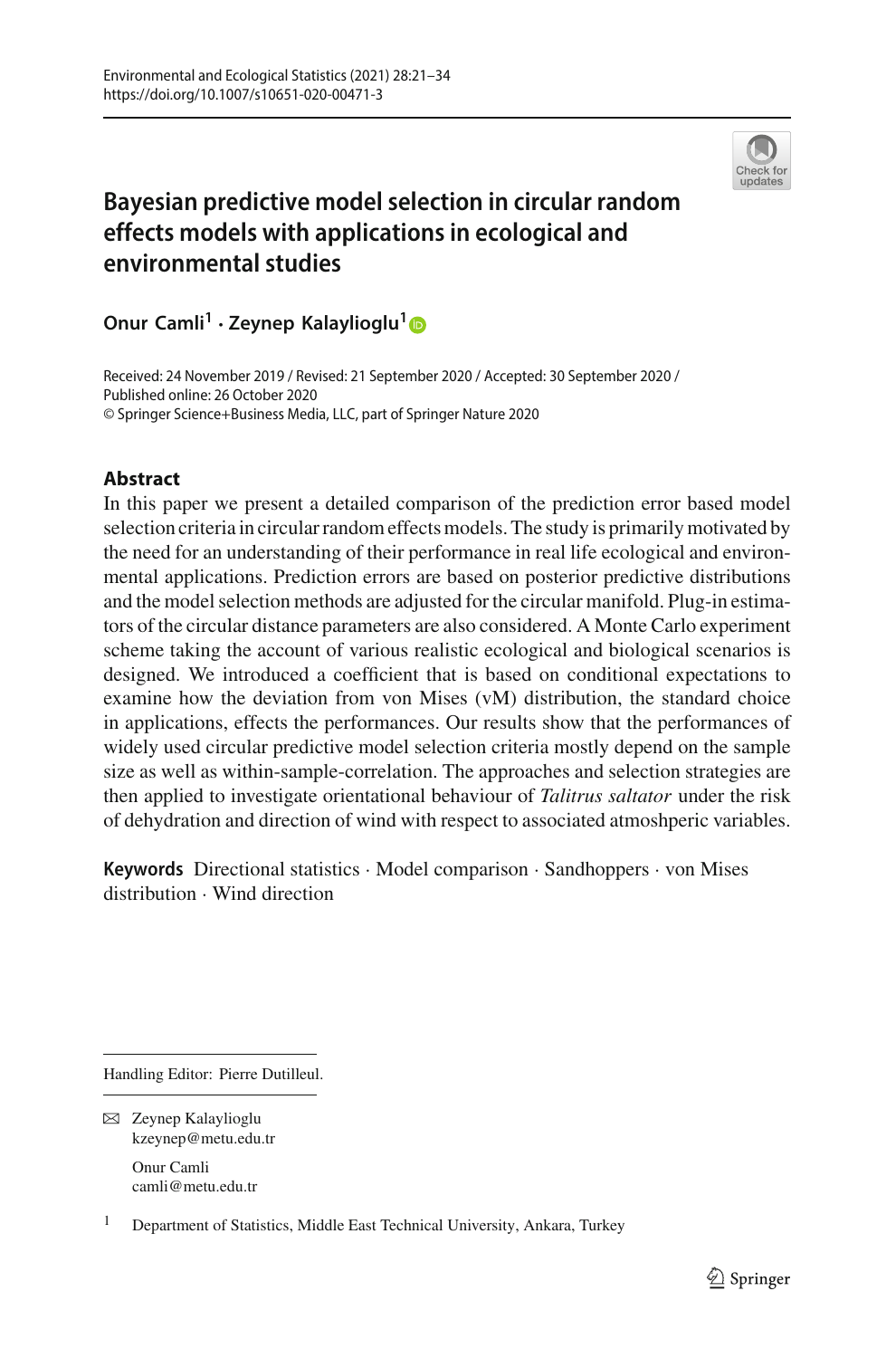# **1 Introduction**

Circular random effects models are used in various different environmental and ecological studies in which response data are angular or directional and observed for each subject multiple times (D'Eli[a](#page-13-0) [2001](#page-13-0); Hall and She[n](#page-13-1) [2015](#page-13-1); Maruott[i](#page-13-2) [2016](#page-13-2); Maruotti et al[.](#page-13-3) [2016](#page-13-3); McMillan et al[.](#page-13-4) [2013;](#page-13-4) Nunez-Antonio and Gutierrez-Pen[a](#page-13-5) [2014\)](#page-13-5). For instance, as seen in our Sect. [5.1,](#page-7-0) *Talitrus saltator*, a beach amphipod, are observed in many ecological studies to investigate their orientation with respect to important environmental and ecological factors (Scapin[i](#page-13-6) [1997\)](#page-13-6). In these studies, the response data consist of directional recordings of their consecutive jumps whereas covariate data consist of several environmental factors including wind direction and sun azimuth. As in such experiments on animal orientations, the aim is to understand the orientation of a particular species under given and advancing ecological conditions as well as to determine the environmental factors that play significant role in their orientation. In this regard, the focus is on determining the most significant factors that should take place in a model with good predictive abilities. This can be accomplished by using a predictive model comparison/selection method applied over a set of candidate nested circular random effect models. Circular prediction errors are based on circular distance between the observed and predicted.

Describing a distance function on the circular space requires adjusting the standard formulas for the circle. Ravindran and Ghos[h](#page-13-7) [\(2011](#page-13-7)) considered a model selection criteria based on minimizing a predictive loss defined on a circle and conducted a simulation study to investigate the performance of this method in a non-regression setting in terms of selecting the most suitable distribution for its predictive abilities. In the regression setting, Maruott[i](#page-13-2) [\(2016\)](#page-13-2) employed the trigonometric distance formula suggested by Jammalamadaka and SenGupt[a](#page-13-8) [\(2001\)](#page-13-8) to define prediction error and used it to make a selection over the set consisting of models with different random effect distributions. These criteria are used by others in the circular literature to evaluate the predictive performances of models (Mastrantonio et al[.](#page-13-9) [2016](#page-13-9)).

However, to the best of our knowledge, there is no literature describing the performances of existent predictive model selection methods for circular data. Results of such an investigation would provide the researchers with a guideline regarding the performances of these predictive model selection methods with respect to the characteristics of their study design such as number of subjects, number of replications from each subject, and correlation between the observations obtained from the same subject. It is important to interpret the result of a model selection operation in the light of such information. Therefore, the aim of this paper is to provide the performances of predictive model selection criteria in most common practical scenarios whose aim is to obtain a parsimonous predictive model for repetitively occurring circular data and to develop guidelines for the researchers.

The rest of the paper is hence organized as follows. Section [2](#page-2-0) previews Bayesian longitudinal circular-linear random effects models. In this section, Bayesian analysis of these models is also given. We present the predictive loss based model selection criteria and some comments in Sect. [3.](#page-4-0) Section [4](#page-5-0) presents several simulation examples elaborating on the performance of the predictive model selection approaches. These approaches are then applied in Sect. [5](#page-6-0) on *T. saltator* and wind direction datasets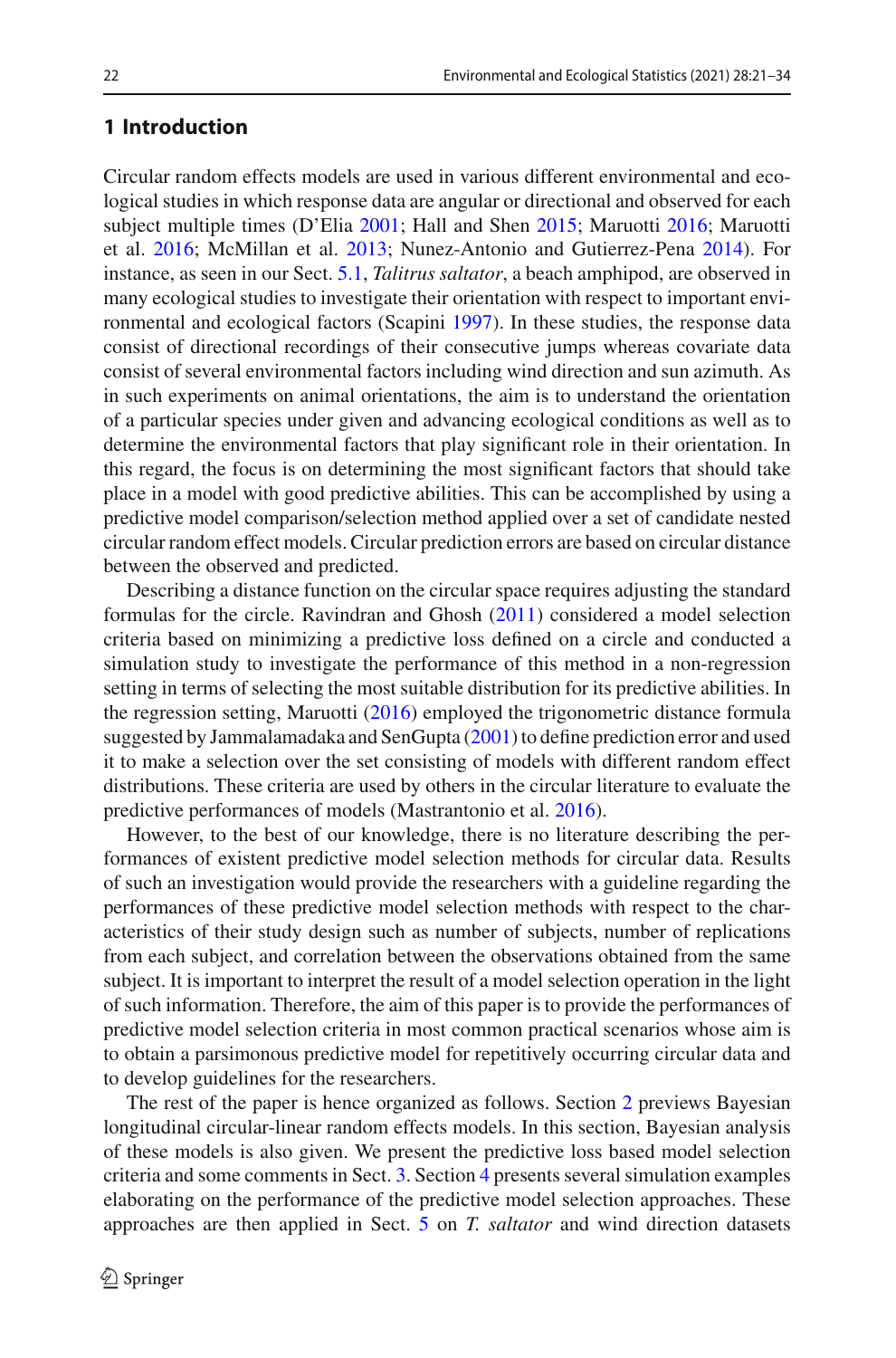to illustrate the use of circular predictive model selection discussed here to identify predictive environmental factors on the orientation of these amphipods. Section [6](#page-11-0) concludes the article with a critical discussion of our findings and lays out a general guideline for researchers including environment, ecology, and biology scientists.

## <span id="page-2-0"></span>**2 Model preview**

## **2.1 Description of the model**

Let  $\theta_{ij} \in [-\pi, \pi]$ ,  $i = 1, ..., n$ ,  $j = 1, ..., m_i$  be a circular random variable in a longitudinal study.  $\theta_{ij}$  denotes the circular response for subject *i* on the *j*th measurement time. Also let  $X_{ij}$  be the vector of *P* linear covariates for subject *i* observed at *j*th time point. Let  $\mathbf{Z}_{ij}$  be a known subset of  $\mathbf{X}_{ij}$  of dimension q that may include 1 for a random intercept. We consider vM distribution as this is the distribution of choice for circular regression in most applied problems. Random effects vM model (which we will denote hereafter by LCREM standing for longitudinal circular random effects model) is given by the following hierarchical framework:

$$
\theta_{ij} | \mathbf{b}_i \sim v M(\mu_{ij}, \kappa),
$$
  
\n
$$
\mu_{ij} = \mu + g(\mathbf{Z}_{ij} \mathbf{b}_i + \mathbf{X}_{ij} \beta)
$$
  
\n
$$
\mathbf{b}_i \sim N_q(\mathbf{0}, \Sigma).
$$
 (1)

for  $i = 1, ..., n$  and  $j = 1, ..., m_i$  where  $\mu_{ij}$  and  $\kappa$  are the conditional mean function and concentration parameter given  $\mathbf{b}_i$ ,  $\mathbf{b}_i$  a  $q \times 1$  vector of unobserved subject-specific random effects for subject *i* which is usually assumed to follow a multivariate normal distribution  $(N_q)$  with zero mean for identifiability and variance-covariance matrix Σ. Also,  $\mu$  ∈ [ $-\pi$ ,  $\pi$ ] is an offset parameter and *β* is a *P* × 1 vector of regression coefficients (fixed effects), g is a link function such as  $g(u) = 2 \arctan(u)$  in which case inverse tangent is the link,  $\mathbf{b}_i$  and circular residuals are assumed independent. It is also assumed that  $\theta_{ij}$  and  $\theta_{ij'}$  are conditionally independent given subject-specific random effects. A simpler form of the model, which includes only a subject-specific random intercept, was methodologically undertaken earlier by D'Eli[a](#page-13-0) [\(2001\)](#page-13-0) for a vM distribution and by Nunez-Antonio and Gutierrez-Pen[a](#page-13-5) [\(2014](#page-13-5)), and Maruott[i](#page-13-2) [\(2016](#page-13-2)) for a projected normal distribution. Here**,** we consider the general version of these models where there are both random intercepts and random coefficients. If there is a belief that, in the underlying natural phenomena, covariates such as environmental factors affect subjects differently, then random coefficient model can be used. Otherwise, random intercept can be used to model dependent angular data.

Interpretation of the regression coefficients in a circular model is different than those in a regression model defined on Euclidean space and thus requires special attention in practice. The correct interpretation requires the origin and the direction of rotation to be explicitly stated per data application. To illustrate, consider that the circular variable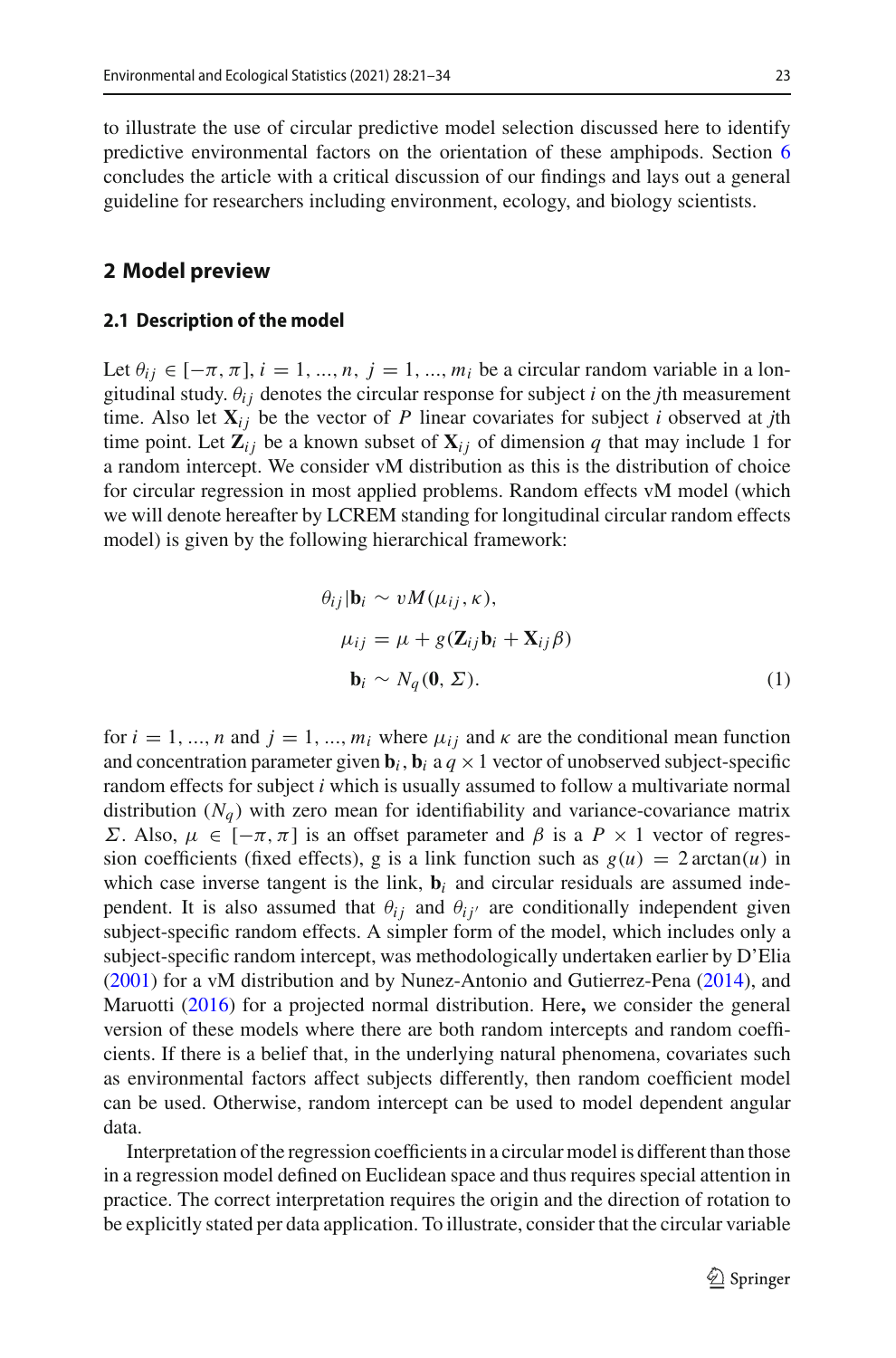is direction of wind, which is a common variable in air pollution studies. Suppose that the origin is North, the direction of rotation is clockwise and the inverse tangent link is used. Then, a positive  $\beta_p$  refers to a clockwise advance from North in the response with a one unit increase in the *p*th covariate. In other words, when there is one unit change in the *p*th covariate, there will be a magnitude of  $\beta_p$  change in tan( $\frac{\theta_{ij} - \mu}{2}$ ).

#### <span id="page-3-0"></span>**2.2 Bayesian analysis**

Bayesian analysis of the model is straightforward. We can use the prior distributions that are used for standard Bayesian analyses of vM distribution and random effects models. Namely,  $\mu \sim G_{[-\pi,\pi]}, \beta \sim N_Q(\mu_\beta, \Sigma_\beta)$ ,  $\kappa \sim Ga(a_\kappa, b_\kappa)$  and  $\Sigma^{-1} \sim$ *Wishart*(*R*, *d*), where  $G_{[-\pi,\pi]}$  is a distribution defined on  $[-\pi,\pi]$  such as circular uniform distribution,  $\mu_{\beta}$ ,  $\Sigma_{\beta}$ ,  $a_{\kappa}$ ,  $b_{\kappa}$ ,  $\mu_0$ ,  $\sigma_0^2$ , R and d are fixed hyper-parameters.

Letting  $D_{obs} = \{\theta, X\}$  and  $D_{comp} = \{\theta, X, \mathbf{b}_1, \dots, \mathbf{b}_n\}$  be the observed and complete data respectively, joint posterior distribution of all unknown quantities is given by

$$
f(\mu, \beta, \kappa, \Sigma, b_1, \ldots, b_n | D_{obs}) \propto L(\mu, \beta, \kappa, \Sigma | D_{comp}) f(\mu) f(\beta) f(\kappa) f(\Sigma)
$$

where  $L(\mu, \beta, \kappa, \Sigma | D_{comp})$  is the complete data likelihood function and the rest are the prior probability density functions (pdf's). Complete data likelihood function is given as follows

$$
L(\mu, \beta, \kappa, \Sigma | D_{comp}) = \prod_{i=1}^{n} \left( \prod_{j=1}^{m} f(\theta_{ij} | \mathbf{b}_{i}, \mu, \beta, \kappa) \right) f(\mathbf{b}_{i} | \Sigma), \tag{2}
$$

where  $f(\theta_i|\mathbf{b}_i, \mu, \beta, \kappa)$  denotes the conditional circular pdf (vM) and  $f(\mathbf{b}_i|\Sigma)$  is the prior distribution for  $\mathbf{b}_i$  for  $i = 1, \ldots, n$ . Hence,

$$
L(\mu, \beta, \kappa, \Sigma | D_{comp})
$$
  
= 
$$
\prod_{i=1}^{n} \left( \prod_{j=1}^{m} [2\pi I_0(\kappa)]^{-1} \exp{\kappa \cos(\theta_{ij} - \mu - 2 \arctan(\mathbf{b}_{0i} + \beta X_{ij}))} \right)
$$
  

$$
|\Sigma|^{-0.5} exp{-0.5\mathbf{b}'_i \Sigma^{-1}\mathbf{b}_i}
$$
 (3)

In order to obtain the predicted data, a posterior predictive distribution is used as follows. Let  $\theta^{pred} = (\theta_1^{pred}, ..., \theta_n^{pred})$  and  $\theta^{obs} = (\theta_1^{obs}, ..., \theta_n^{obs})$  be predicted and observed data, respectively. Predicted data drawn from posterior predictive distribution is given below

$$
f(\theta_i^{pred}|\theta^{obs}) = \int f(\theta_i^{pred}|\mu, \beta, \kappa, \Sigma, \mathbf{b}) f(\mu, \beta, \kappa, \Sigma, \mathbf{b} | \theta^{obs}) d\mu, d\beta, d\kappa, d\Sigma, d\mathbf{b},
$$
  
\nfor  $i = 1, ..., n$ , (4)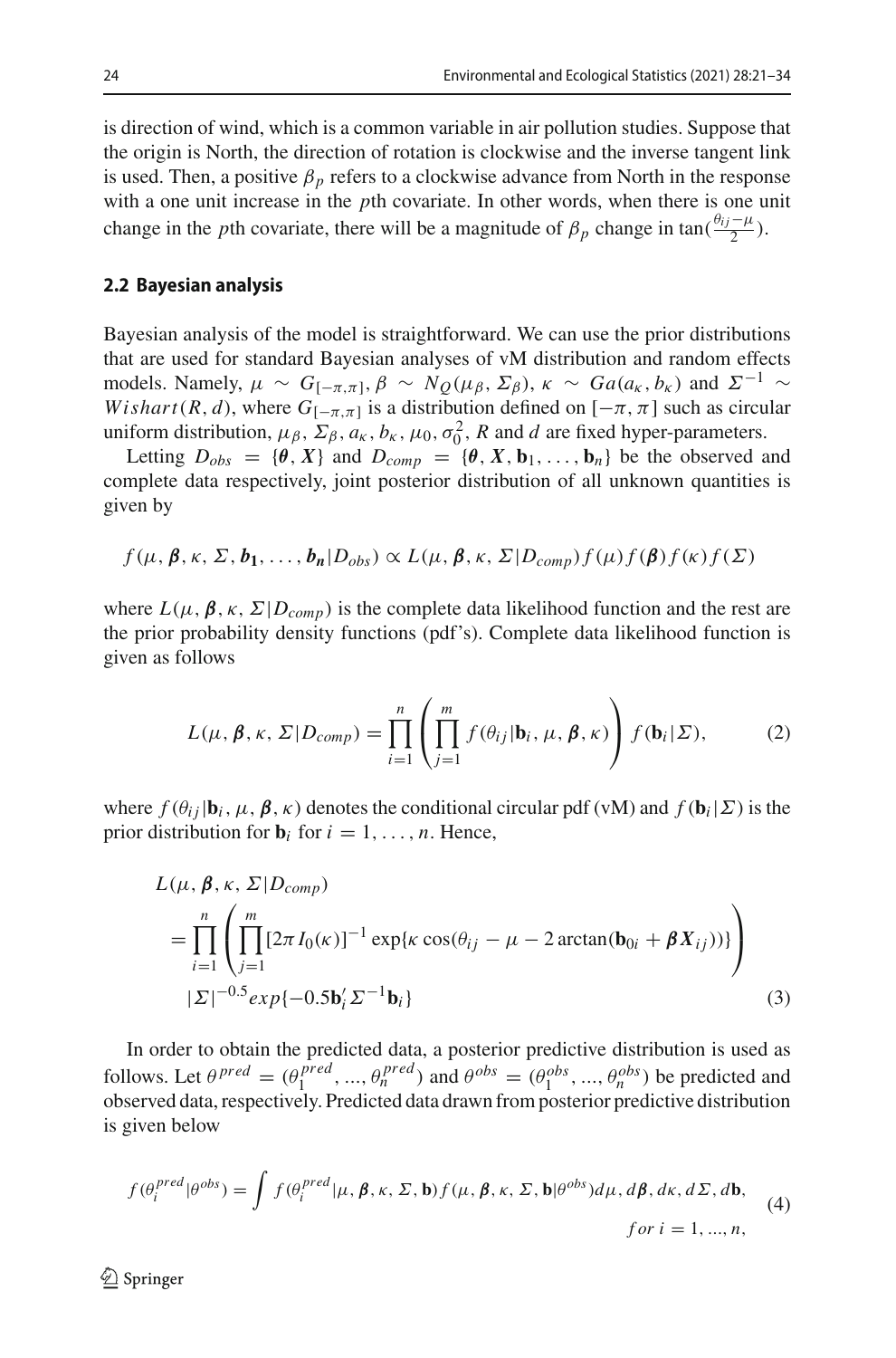where  $f(\theta^{pred} | \mu, \beta, \kappa, \Sigma, \mathbf{b})$  is the posterior predictive density of the data which is the density evaluated at  $\theta^{pred}$  given the parameter vector  $(\mu, \beta, \kappa, \Sigma, \mathbf{b})$  and  $f(\mu, \beta, \kappa, \Sigma, \mathbf{b} | \theta^{obs})$  is the joint posterior density.

Posterior inference of parameters and predictions are obtained using MCMC algorithms that can be easily implemented in in OpenBUGS (see Appendix 1). Under ergodicity conditions, sample moments of random samples from full conditional densities converge in probability to posterior moments.

# <span id="page-4-0"></span>**3 Predictive density based model assessment, comparison, and selection**

Usual prediction error that is defined for linear response variables is not applicable for predictive models defined on the circles. To define circular prediction error, one can consider the trigonometric distance (Jammalamadaka and SenGupt[a](#page-13-8) [2001](#page-13-8); Maruott[i](#page-13-2) [2016;](#page-13-2) Maruotti et al[.](#page-13-3) [2016](#page-13-3)). Letting K and L be two distinct points on the circle with angles from the origin symbolized by  $\alpha$  and  $\beta$  respectively, trigonometric distance function denoted by d(., .) is given by  $d(\alpha, \beta) = 1 - \cos(\alpha - \beta)$  and  $d(\alpha, \beta) \in [0, 2]$ which is a monotone increasing function of the angle between the points K and L. Denoting the predicted and observed angular longitudinal data by  $\theta_{ij}^{pred}$  and  $\theta_{ij}^{obs}$ respectively, total circular prediction error (CPE) and the predictive model selector  $(CPD_1)$  are given by

$$
CPE = \sum_{i=1}^{n} \sum_{j=1}^{m_i} d(\theta_{ij}^{pred}, \theta_{ij}^{obs})
$$
  
\n
$$
CPD_1 = E[CPE|\theta^{obs}]
$$
\n(5)

where expectation is over the posterior predictive density.

Predictive loss function can also be defined as a circular distance, which is the absolute difference between the predicted and the observed responses adjusted for the circular sample space (Ravindran and Ghos[h](#page-13-7) [2011](#page-13-7)). Then the total absolute prediction error (APE) and the corresponding model selector, denoted here by *CPD*<sub>2</sub>, are given by

$$
APE = \sum_{i=1}^{n} \sum_{j=1}^{mm_i} min\left(|\theta_{ij}^{pred} - \theta_{ij}^{obs}|, 2\pi - |\theta_{ij}^{pred} - \theta_{ij}^{obs}|\right)
$$
  
\n
$$
CPD_2 = E\left[APE|\theta^{obs}\right]
$$
\n(6)

The models with lower CPD values have a better predictive ability. Note that, unlike the loss functions for linear data, *CPD*<sup>2</sup> for circular data can not be decomposed into two terms as the sum of penalty and a term for goodness of fit.

One can also consider the *plug-in* estimators of CPE and APE where predictions are plugged in by their posterior estimators. The resulting plugged-in CPE and plugged-in APE are denoted by PCPE and PAPE and presented below.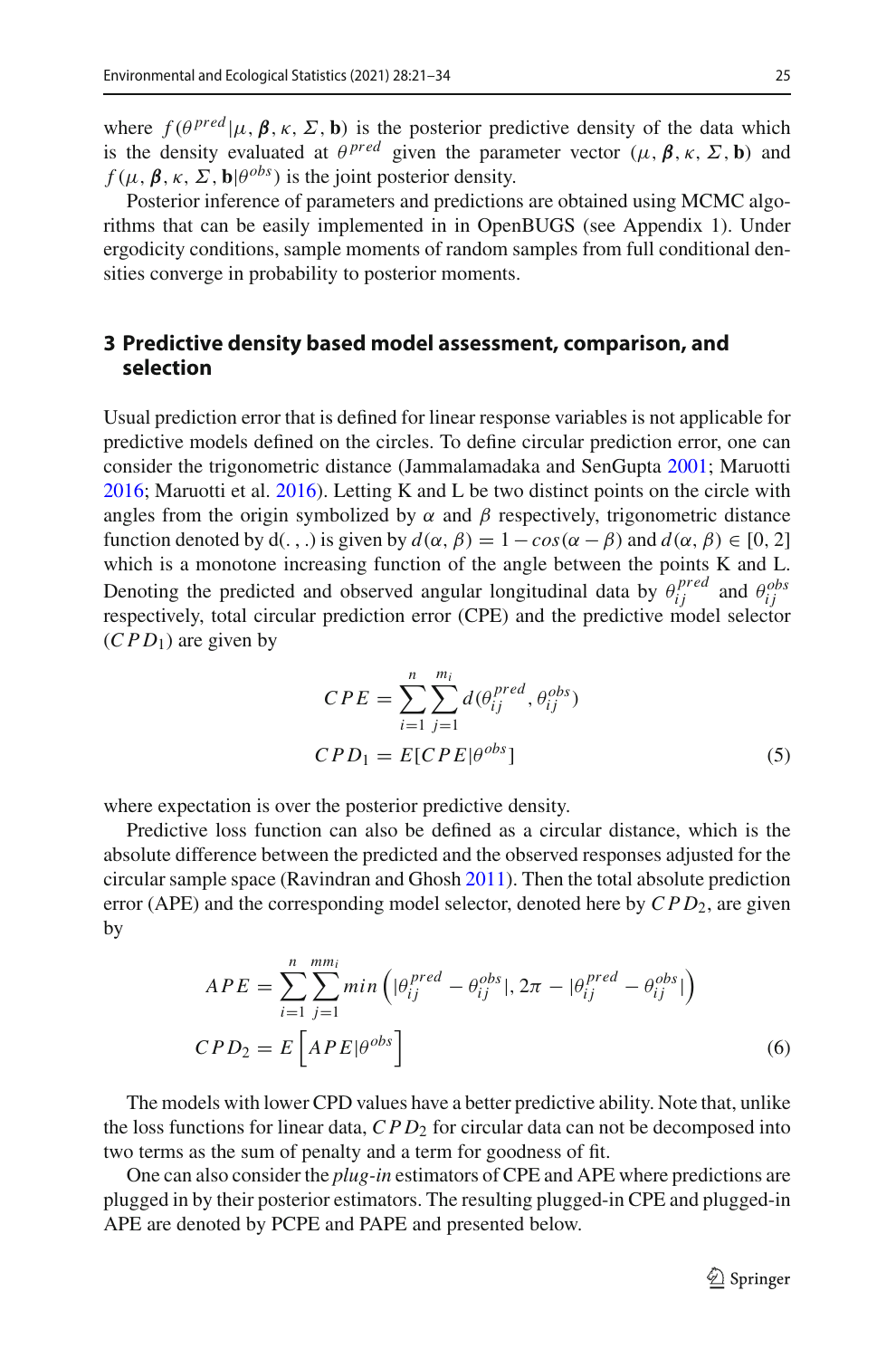$$
PCPE = \sum_{i=1}^{n} \sum_{j=1}^{mm_i} \left( 1 - \cos(E[\theta_{ij}^{pred} | \theta_{ij}^{obs}] - \theta_{ij}^{obs}) \right)
$$
(7)

$$
PAPE = \sum_{i=1}^{n} \sum_{j=1}^{mm_i} min\left(|E[\theta_{ij}^{pred}|\theta_{ij}^{obs}] - \theta_{ij}^{obs}|, 2\pi - |E[\theta_{ij}^{pred}|\theta_{ij}^{obs}] - \theta_{ij}^{obs}|\right)
$$
\n(8)

It must be noted that lower PCPE and PAPE indicate better predictive performances.

OpenBUGS sofware was used to perform the calculations of  $CPD_1$  and  $CPD_2$ . An examplary code provided in Fig. [1](#page-12-0) in Appendix shows how *CPD*<sub>1</sub> and *CPD*<sub>2</sub> were calculated. PCPE and PAPE are computed in R using the output delivered by OpenBUGS.

## <span id="page-5-0"></span>**4 Simulation study**

In this section performances of these model selection methods are investigated from different aspects under several scenarios that represent studies conducted in practice. In that sense, we consider unbalanced longitudinal studies that are common especially in ecological researches. Average number of observations per subject is considered to be seven, which can be found in many studies in practice on animal orientations. The number of observations per subject hence is generated from a discrete uniform distribution with a mean equals seven. Our Monte Carlo experiment is controlled for sample size, effect size and latent within cluster variation enabling us to evaluate the performances for different underlying settings. We begin with describing the specific aims of the two separate simulations studies and give their layout, which is followed by the specifics of the Bayesian computations. In the first simulation study, the aim is to evaluate and compare the suggested circular model selection methods in their finite sample behaviors as well as in their consistency property, i.e. whether the frequency of selecting the true model converges to unity with increasing sample size. For this simulation study, data are generated as follows. Circular data are generated from  $\theta_{ij} \sim v M(\mu_{ij}, \kappa = 2)$  following the true conditional mean model TM:  $\mu_{ij} = \mu + \mu_{ij}$  $2 \arctan(b_{0i} + (b_{1i} + \beta_1)x_{ij} + \beta_2 x_{ij}^2$ . Here two different true settings are considered for the fixed effects. These are  $(\beta_1, \beta_2)^T = (2.5, 1.5)$  and  $(\beta_1, \beta_2)^T = (2.5, 0.3)$ representing an emphasized quadratic effect and a relatively moderate one respectively. Random effects are generated following  $N_2(0, \Sigma)$  where variance of random slope and covariance are set at  $\Sigma_{22} = 4$  and  $\Sigma_{12} = 0.25$  respectively. Three different settings are considered for variance of random intercept,  $\Sigma_{11}$ , as 0.18, 0.72 and 5.28 that lead to different within cluster variation. Time-dependent linear explanatory variable  $x_{ij}$ are generated from  $N(0,1)$  without loss of generality. Each simulated data set is fitted by the following circular random effects models denoted by M1 and M2 and predictive selectors are calculated for each model.

M1: 
$$
\mu_{ij} = \mu + 2 \arctan(b_{0i} + (b_{1i} + \beta_1)x_{ij} + \beta_2 x_{ij}^2)
$$
  
M2:  $\mu_{ij} = \mu + 2 \arctan(b_{0i} + (b_{1i} + \beta_1)x_{ij})$ .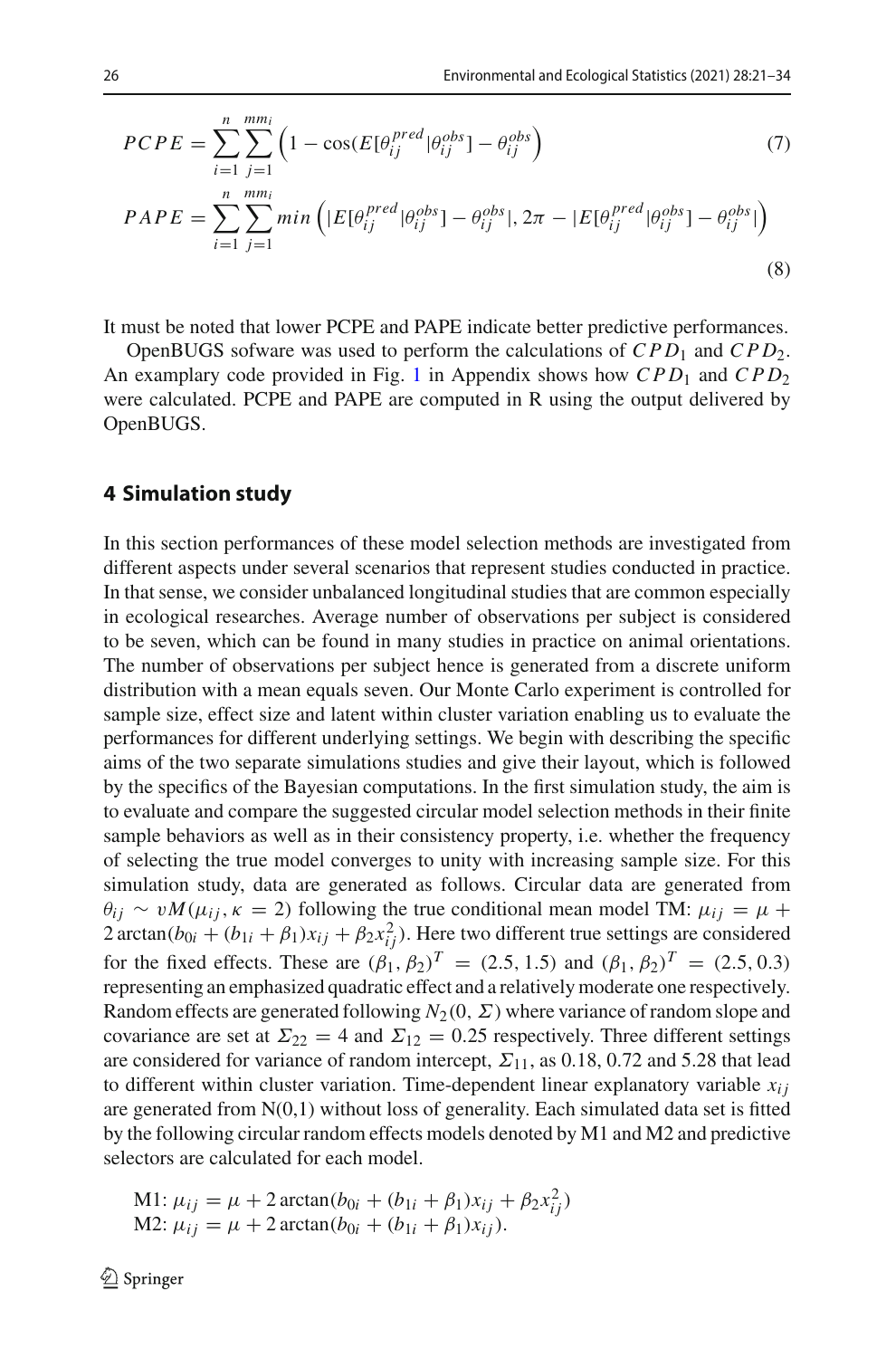In the second simulation study, the aim is to investigate the strength of the methods in their decision for choosing a vM model. The strength of this decision is defined as the ratio of expected value of the criterion under a non-vM assumption to its expected value under vM assumption. The criterion with a ratio further away from unity is more decisive in its identification of vM. For this study, data are generated from the following models denoted by TM1 and TM2 where the underlying distributions are very similar to each other.

TM1:  $\theta_{ij} \sim v M(\mu_{ij}, \kappa = 2)$  $\mu_{ij} = \mu + 2 \arctan(b_{0i} + (b_{1i} + \beta_1)x_{ii}),$ TM2:  $\theta_{ij} \sim WC(\mu_{ij}, \rho = 0.62)$  $\mu_{ij} = (\mu + b_{0i} + (b_{1i} + \beta_1)x_{ii})$  [*mod*  $2\pi$ ]

where *WC* is Wrapped Cauchy distribution,  $\mu_{ij}$  denote the mean direction while  $\kappa$ and  $\rho$  denote the concentration parameters and the true settings for other parameters are as before. For each simulated dataset, vM regression (TM1) is fitted.

Bayesian analysis of the models in these studies is carried out in OpenBUGS. We used the noninformative priors given in Sect. [2.2.](#page-3-0) Trace plots and Brooks–Gelman– Rubin statistic are used for convergence diagnostics and determining the burn-in period. MCMC iterations were run until Monte Carlo errors based on the Markov chain were less than 5% of the posterior standard deviations. Finally, posterior means (i.e. expectation of the posterior distributions) are used for estimating the model parameters and the predictions. All Monte Carlo scenarios were repeated 100 times.

The results of the investigation are given in Tables [1](#page-7-1) and [2.](#page-7-2) Table 1 gives the frequency of selecting the true model for each criterion. The results show that model selection methods based on  $CPD_1$  and  $CPD_2$  favor the true model more often compared to the other methods implying overall superiority in identification of the true mean model. However the methods perform equally well if the underlying mean model has strong non-linearity. The results also show that each criterion is consistent as the frequency of true selection converges to one with increasing sample size, fastest for *CPD*<sup>1</sup> and *CPD*2. Furthermore, Table [2](#page-7-2) in particular presents that the strength ratio for  $CPD_1$  is generally greater than the others implying that  $CPD_1$  can identify the true vM more decisively.

## <span id="page-6-0"></span>**5 Applications**

In this section we employ two datasets to illustrate the use of the methods. The first dataset is a standard dataset used in circular literature (Sect. [5.1\)](#page-7-0) whereas the second dataset comes from an atmospheric study (Sect. [5.2\)](#page-9-0). Aim of Sect. [5.1](#page-7-0) is to provide a detailed analysis showing the contribution of our model selection methods with respect to the current circular literature available on this dataset. Aim of Sect. [5.2](#page-9-0) is to illustrate an application of the model selection methods in practice.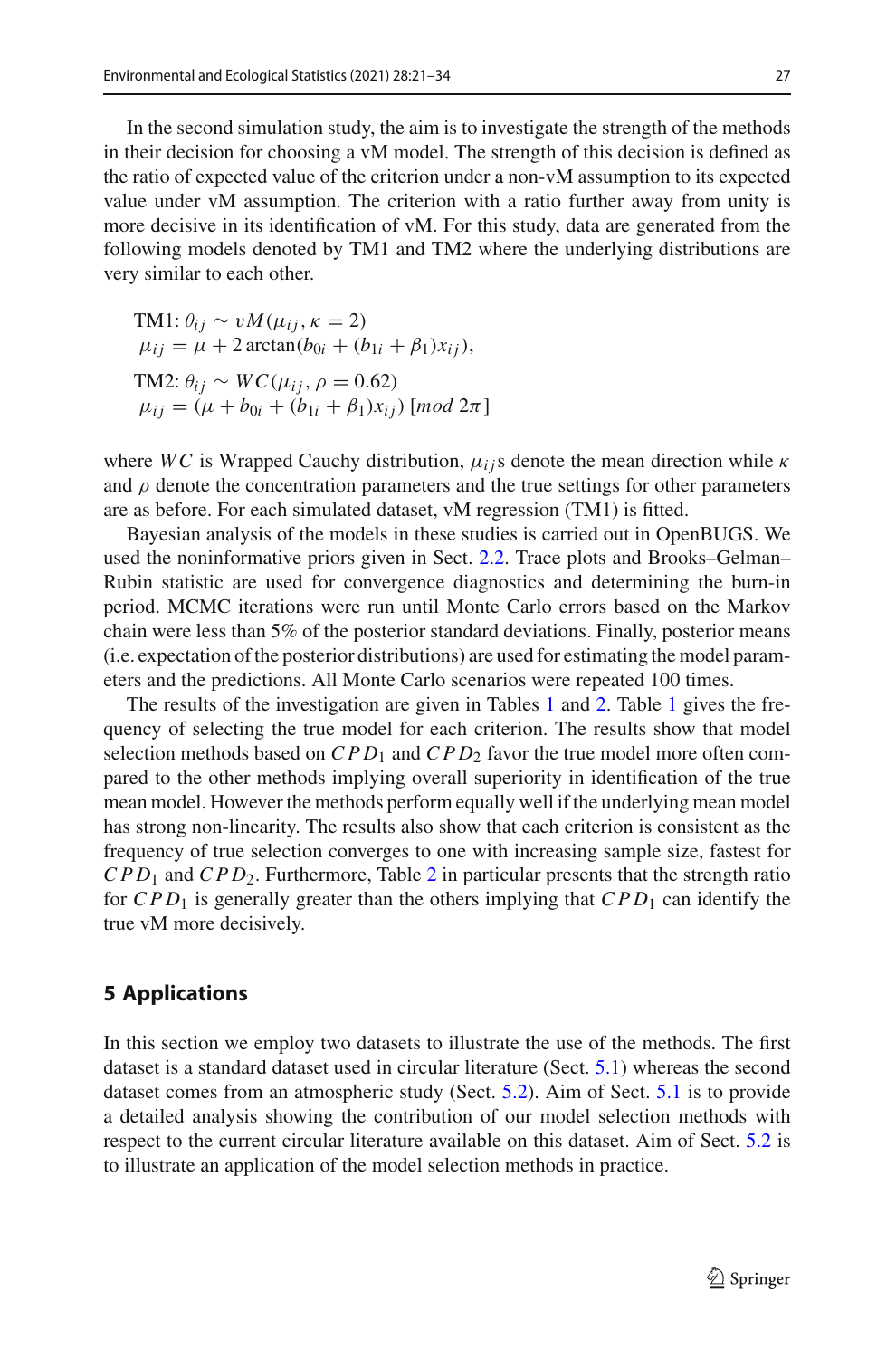| $\Sigma_{11}$ | Criterion        | $\beta_2 = 0.3$ |    |     |     | $\beta_2 = 1.5$ |          |     |     |     |     |
|---------------|------------------|-----------------|----|-----|-----|-----------------|----------|-----|-----|-----|-----|
|               |                  | $n = 20$        | 50 | 100 | 250 | 500             | $n = 20$ | 50  | 100 | 250 | 500 |
| 0.18          | $CPD_1$          | 49              | 60 | 76  | 96  | 98              | 100      | 100 | 100 | 100 | 100 |
|               | CPD <sub>2</sub> | 49              | 61 | 77  | 96  | 98              | 100      | 100 | 100 | 100 | 100 |
|               | PCPE             | 35              | 56 | 66  | 87  | 92              | 97       | 100 | 100 | 100 | 100 |
|               | $P_{A}PE$        | 32              | 55 | 60  | 86  | 90              | 97       | 100 | 100 | 100 | 100 |
| 0.72          | $CPD_1$          | 49              | 68 | 76  | 91  | 98              | 100      | 100 | 100 | 100 | 100 |
|               | CPD <sub>2</sub> | 49              | 68 | 76  | 90  | 98              | 100      | 100 | 100 | 100 | 100 |
|               | PCPE             | 34              | 56 | 57  | 79  | 83              | 99       | 100 | 100 | 100 | 100 |
|               | $P_{A}PE$        | 36              | 56 | 58  | 79  | 83              | 99       | 100 | 100 | 100 | 100 |
| 5.28          | $CPD_1$          | 36              | 73 | 83  | 84  | 99              | 98       | 100 | 100 | 100 | 100 |
|               | CPD <sub>2</sub> | 36              | 71 | 83  | 84  | 99              | 98       | 100 | 100 | 100 | 100 |
|               | PCPE             | 23              | 52 | 67  | 75  | 97              | 98       | 100 | 100 | 100 | 100 |
|               | $P_{A}PE$        | 23              | 50 | 70  | 75  | 97              | 98       | 100 | 100 | 100 | 100 |

<span id="page-7-1"></span>**Table 1** Frequency of selecting the true mean model

<span id="page-7-2"></span>

| <b>Table 2</b> Monte Carlo      | $\Sigma_{11}$ | Criterion        | n     |       |       |       |  |
|---------------------------------|---------------|------------------|-------|-------|-------|-------|--|
| approximation of strength ratio |               |                  | 50    | 100   | 250   | 500   |  |
|                                 | 0.18          | $CPD_1$          | 1.518 | 1.544 | 1.547 | 1.538 |  |
|                                 |               | CPD <sub>2</sub> | 1.358 | 1.375 | 1.377 | 1.372 |  |
|                                 |               | PCPE             | 1.328 | 1.334 | 1.348 | 1.344 |  |
|                                 |               | $P_{A}PE$        | 1.230 | 1.233 | 1.244 | 1.242 |  |
|                                 | 0.72          | $CPD_1$          | 1.598 | 1.688 | 1.622 | 1.626 |  |
|                                 |               | CPD <sub>2</sub> | 1.414 | 1.428 | 1.430 | 1.432 |  |
|                                 |               | PCPE             | 1.368 | 1.387 | 1.397 | 1.391 |  |
|                                 |               | $P_{A}PE$        | 1.268 | 1.281 | 1.287 | 1.285 |  |
|                                 | 5.28          | $CPD_1$          | 1.715 | 1.741 | 1.705 | 1.710 |  |
|                                 |               | CPD <sub>2</sub> | 1.494 | 1.512 | 1.487 | 1.491 |  |
|                                 |               | PCPE             | 1.233 | 1.235 | 1.220 | 1.233 |  |
|                                 |               | $P_{A}PE$        | 1.182 | 1.183 | 1.171 | 1.181 |  |

## <span id="page-7-0"></span>**5.1 Orientation of Talitrus saltator**

In this section we use the sandhopper dataset to assess the performance of predictive model selection criteria in a real data application. The particular sandhopper species in consideration is *Talitrus saltator* and the main question is the factors effecting their orientation towards the sea under the risk of high dehydration. The dataset is taken from Nunez-Antonio and Gutierrez-Pen[a](#page-13-5) [\(2014\)](#page-13-5) and originally given by Borgioli et al. [\(1999a](#page-13-10), [1999b](#page-13-11)). The data have previously been analyzed by Borgioli et al. [\(1999a,](#page-13-10) [1999b\)](#page-13-11), D'Eli[a](#page-13-0) [\(2001\)](#page-13-0), Lagon[a](#page-13-12) [\(2016\)](#page-13-12), Maruott[i](#page-13-2) [\(2016\)](#page-13-2), Maruotti et al[.](#page-13-3) [\(2016](#page-13-3)), Nunez-Antonio and Gutierrez-Pen[a](#page-13-5) [\(2014\)](#page-13-5), and Son[g](#page-13-13) [\(2007\)](#page-13-13). The dataset includes their escape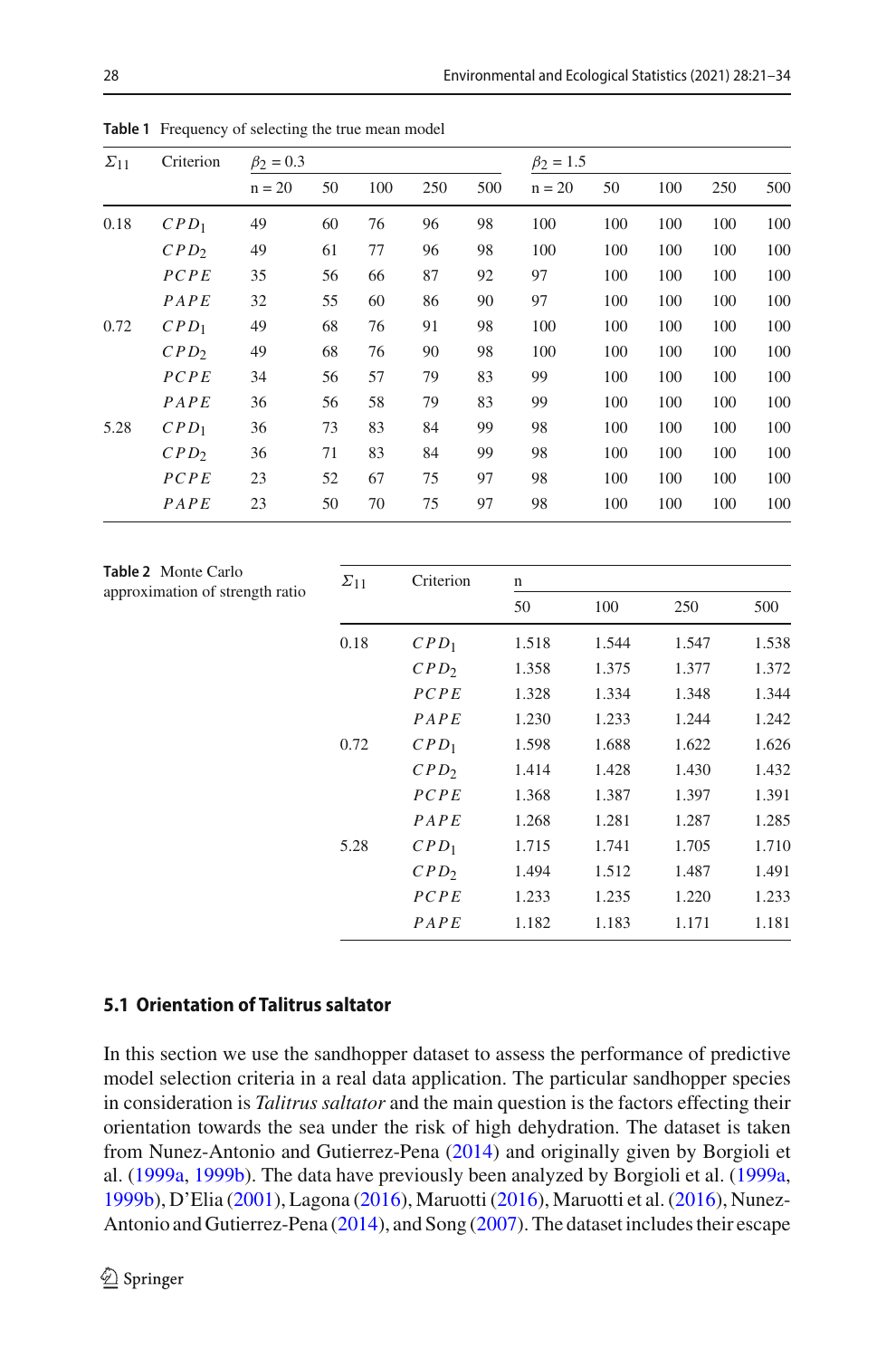directions in angles with respect to North that are measured every ten minutes resulting in five recordings. The study also includes data on environmental factors such as direction of the wind and sun azimuth as well as biological characteristics of the sandhoppers such as their left and right ocular diameters. Wind direction and sun azimuth are angular and categorized prior to modeling as in the previous circular analysis of the data (Nunez-Antonio and Gutierrez-Pen[a](#page-13-5) [2014](#page-13-5); Lagon[a](#page-13-12) [2016;](#page-13-12) Maruott[i](#page-13-2) [2016;](#page-13-2) Rivest and Kat[o](#page-13-14) [2019\)](#page-13-14). Accordingly, there are four categories for wind direction and two categories for sun azimuth. For wind: wind from land [337◦, 66◦] (reference); wind from longshore-east (LSE) [67◦, 156◦]; wind from sea (SEA) [157◦, 246◦]; wind from longshore-west (LSW) [247°, 336°]. For sun azimuth: morning (MOR) [124◦, 149◦]; afternoon [240◦, 269◦] (reference). Finally, an eye symmetry index is constructed, as in Borgioli et al. [\(1999a](#page-13-10), [1999b](#page-13-11)), and D'Eli[a](#page-13-0) [\(2001\)](#page-13-0), using the ocular diameters and used in the preceding analyses: Eye =  $log(max$  diameter of right eye  $\times$ min diameter of right eye)  $- \log(\text{max diameter of left eye} \times \text{min diameter of left eye})$ which measures the difference between the sizes of the right and the left eye.

#### **5.1.1 Exploratory analysis**

According to the circular histograms previously given in D'Eli[a](#page-13-0) [\(2001](#page-13-0)), marginal distribution of the escape directions for each release is a symmetric and unimodal circular distribution. Circular summary statistics, mean direction  $(\bar{\theta})$ , mean resultant length  $(\overline{R})$ , circular variance (V), circular symmetry coefficient (s) and p-values of large-sample test for circular symmetry, that are originally given in Pewse[y](#page-13-15) [\(2002\)](#page-13-15) are reproduced in Table [3.](#page-9-1) These results show that the mean direction  $(\bar{\theta})$  at each release is close to 201 $\degree$  [which is the theoretical escape direction (TED)] and there is a gradual approach to TED after each jump. Also notice the increase and decrease over the releases in terms of  $R$  and  $V$  respectively which indicates that their orientations tend to the same direction as they get closer to the sea. Circular symmetry coefficient (s) being around zero verifies that each marginal distribution is a symmetric and unimodal distribution. We performed a large-sample test for reflective symmetry using the method by Pewse[y](#page-13-15) [\(2002\)](#page-13-15) to investigate whether the hypothesis of circular reflective symmetry is supported by the data. Since all p-values are greater than 0.05 as seen in the last column of Table [3,](#page-9-1) it is clear that each marginal distribution is a symmetric distribution.

We tested the plausability of vM assumption with data on five consecutive releases collapsed together.Watson's goodness of fit test (Jammalamadaka and SenGupt[a](#page-13-8) [2001\)](#page-13-8) and its p-value are 0.0883 and 0.092 (at significance level 0.05), respectively, implying that vM seems to be a plausible distribution for the data.

Circular autocorrelation coefficients for escape directions are given in Table [4.](#page-9-2) Clearly, there is a noticeable circular autocorrelation between successive releases and as seen in the results autocorrelation within same animal decreases as the lag between the two jump points increases. The angles observed on the last two jumps are the most correlated (0.87). This within-correlation needs to be accounted for in the regression analysis.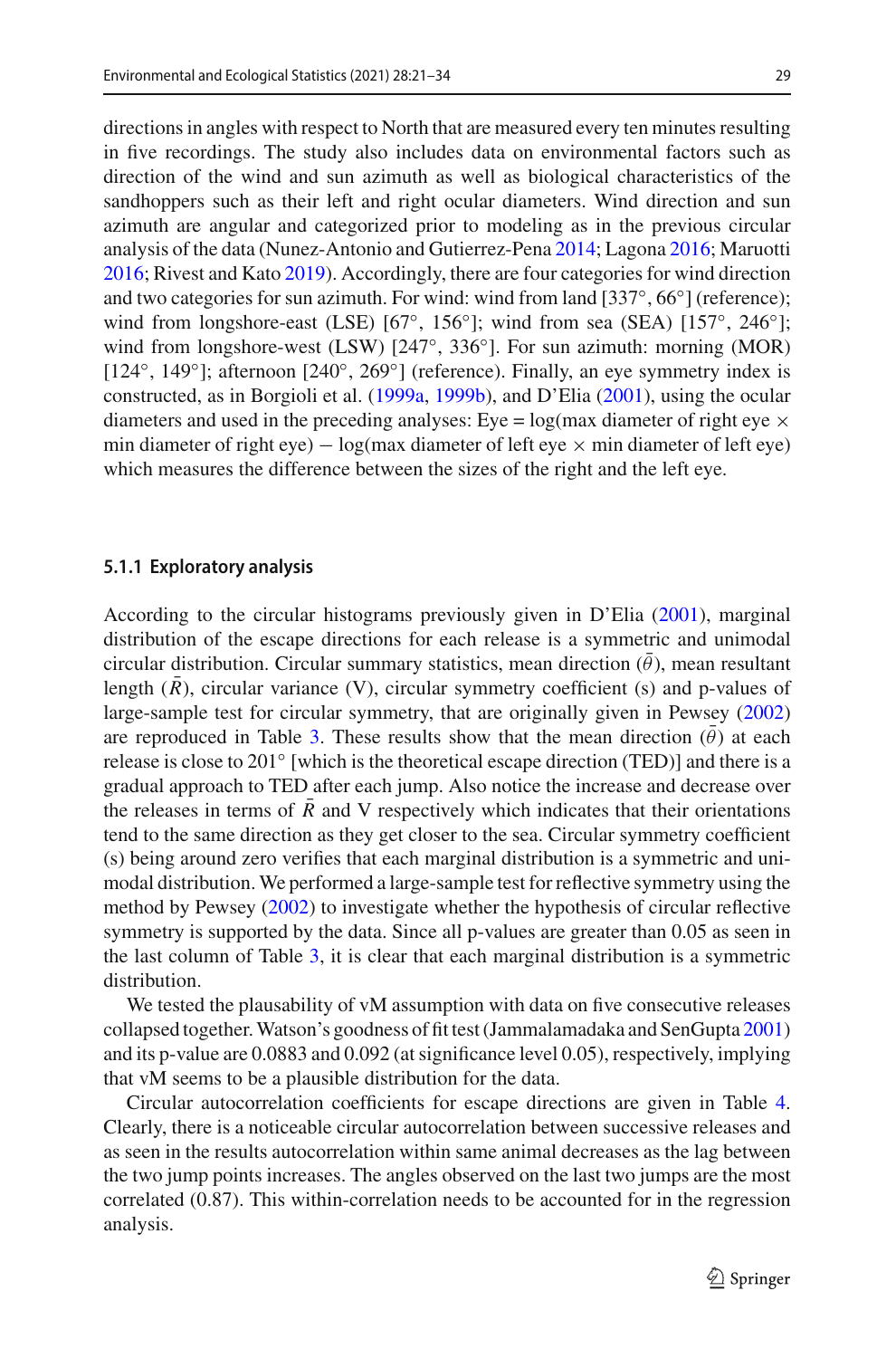<span id="page-9-2"></span><span id="page-9-1"></span>

| Table 3 Circular summary<br>statistics for each marginal            | Release | $\bar{\theta}$ | $\bar{R}$ | V     | S        | p-value |
|---------------------------------------------------------------------|---------|----------------|-----------|-------|----------|---------|
| distribution                                                        | 1st     | 167.088        | 0.523     | 0.477 | $-0.244$ | 0.283   |
|                                                                     | 2nd     | 171.401        | 0.528     | 0.472 | 0.026    | 0.912   |
|                                                                     | 3rd     | 193.242        | 0.576     | 0.424 | 0.098    | 0.733   |
|                                                                     | 4th     | 190.887        | 0.627     | 0.373 | 0.170    | 0.582   |
|                                                                     | 5th     | 194.585        | 0.667     | 0.333 | 0.204    | 0.543   |
| <b>Table 4</b> Autocorrelation<br>coefficient for escape directions | Release | 1st            | 2nd       | 3rd   | 4th      | 5th     |
|                                                                     | 1st     | 1              | 0.76      | 0.58  | 0.61     | 0.56    |
|                                                                     | 2nd     |                | 1         | 0.70  | 0.67     | 0.68    |
|                                                                     | 3rd     |                |           | 1     | 0.77     | 0.69    |
|                                                                     | 4th     |                |           |       | 1        | 0.87    |
|                                                                     | 5th     |                |           |       |          | 1       |

### **5.1.2 Modeling using LCREM**

Previously Borgioli et al. [\(1999a](#page-13-10), [1999b\)](#page-13-11), D'Eli[a](#page-13-0) [\(2001\)](#page-13-0), and Son[g](#page-13-13) [\(2007\)](#page-13-13) used a variance component model under a vM distribution assumption while later on Nunez-Antonio and Gutierrez-Pen[a](#page-13-5) [\(2014](#page-13-5)), Maruott[i](#page-13-2) [\(2016\)](#page-13-2) and Maruott[i](#page-13-2) [\(2016](#page-13-2)) considered random effects model with projected normal distribution. On the multivariate end, Lagon[a](#page-13-12) [\(2016](#page-13-12)) employed a fixed effects regression with multivariate vM distribution. Here we use LCREM and consider the models shown in Table [5](#page-10-0) that will compete based on the circular predictive model selection criteria. Time variable in the models is the order of the jump taking the numeric values from one to five.

As can be seen in Table [6,](#page-10-1)  $CPD_1$  and  $CPD_2$  tend to select "Sun+Eye" or "Sun +Wind + Eye" while PAPE and PCPE tend to select "Sun +Wind" or "Sun +Wind + Eye". The full model is selected by all four criteria. This is in line with the previous findings in the literature. Our results further show that "Sun + Eye" model is equally adequate in terms of controlled prediction errors which indicates in turn that sun azimuth and eye ocular structure may be the main driving forces behind the orientation of sandhoppers towards the sea under dehydration threat. Further inference based on "Sun+Eye" model is given in Table [7.](#page-10-2) Estimate and Std in the table correspond to posterior means and posterior standard deviations. Accordingly, for  $Eye = 0$  and Time  $= 1$  (first jump), mean direction in the morning is  $\mu_{ij} = 2.871 + 2 \arctan(0.239 \times 1 - 1.101 \times 0 + 0.054 \times 1) \approx 197.097$ ° while in the afternoon it is  $\mu_{ij} = 2.871 + 2 \arctan(0.239 \times 0 - 1.101 \times 0 + 0.054 \times 1) \approx 170.168$ °. Other parameters can be interpreted in the similar fashion.

#### <span id="page-9-0"></span>**5.2 Eddy covariance flux data set: wind direction**

The second dataset considered in this paper is Coastal Biodiversity and Ecosystem Service Sustainability eddy covariance flux data for Abbotts Hall, Essex (Hill and Chochole[k](#page-13-16) [2016\)](#page-13-16). Data collection was carried out at Abbotts Hall marsh from 15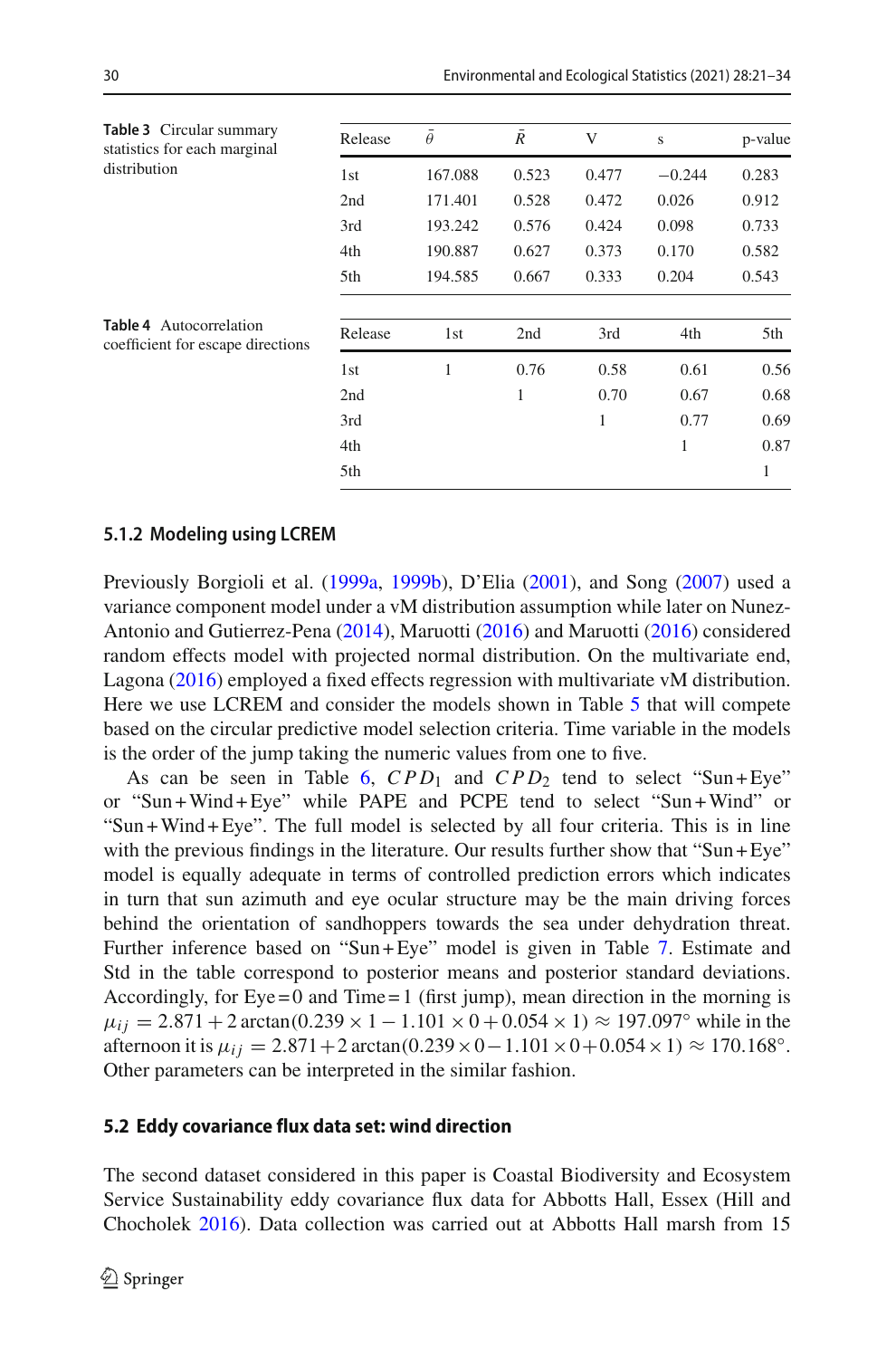| Covariates                 | Mean models                                                                                                                                        |
|----------------------------|----------------------------------------------------------------------------------------------------------------------------------------------------|
| Sun                        | $\mu_{ii} = \mu + 2 \arctan(b_{0i} + \beta_1 MOR + \beta_2 Time)$                                                                                  |
| $Sun + eye$                | $\mu_{ij} = \mu + 2 \arctan(b_{0i} + \beta_1 MOR + \beta_2 Eye + \beta_3 Time)$                                                                    |
| $\text{Sun} + \text{wind}$ | $\mu_{ij} = \mu + 2 \arctan(b_{0i} + \beta_1 MOR + \beta_2 LSE + \beta_3 SEA$<br>$+ \beta_4 LSW + \beta_5 Time$                                    |
| $Sun + wind + eye$         | $\mu_{ij} = \mu + 2 \arctan(b_{0i} + \beta_1 \text{SUN} + \beta_2 \text{LSE} + \beta_3 \text{SEA}$<br>$+ \beta_4 LSW + \beta_5 Eve + \beta_6 Time$ |

#### <span id="page-10-0"></span>**Table 5** Nested models

| <b>Tools</b>                       | Models  |             |              |            |                    |  |  |  |  |  |
|------------------------------------|---------|-------------|--------------|------------|--------------------|--|--|--|--|--|
|                                    | Sun     | $Sun + eye$ | $Sun + wind$ |            | $Sun + wind + eye$ |  |  |  |  |  |
| $CPD_1$                            | 90.520  | 89.870      | 90.490       |            | 89.910             |  |  |  |  |  |
| CPD <sub>2</sub>                   | 206.900 | 206.000     | 206.800      |            | 206.100            |  |  |  |  |  |
| PCPE                               | 231.055 | 231.110     | 230.184      |            | 230.329            |  |  |  |  |  |
| $P_{\text{A}} P_{\text{B}}$        | 390.004 | 390.237     | 389.2160     |            | 389.153            |  |  |  |  |  |
|                                    |         |             |              |            |                    |  |  |  |  |  |
| <b>Table 7</b> Parameter estimates |         | Par Est     | Std          | $MC$ error | 95% Credible Int   |  |  |  |  |  |

<span id="page-10-1"></span>**Table 6** Model comparison for orientation of *Talitrus saltator*

<span id="page-10-2"></span>

| <b>Table 7</b> Parameter estimates |                  | Par. Est. | Std.  | MC error | 95% Credible Int.  |
|------------------------------------|------------------|-----------|-------|----------|--------------------|
|                                    | $\mu$            | 2.871     | 0.083 | 0.002    | (2.701, 3.031)     |
|                                    | Sun              | 0.239     | 0.096 | 0.003    | (0.052, 0.428)     |
|                                    | Eye              | $-1.101$  | 0.101 | 0.002    | $(-1.300, -0.904)$ |
|                                    | Time             | 0.054     | 0.013 | 0.0003   | (0.028, 0.080)     |
|                                    | К                | 3.655     | 0.278 | 0.005    | (3.125, 4.213)     |
|                                    | $\sigma_{b_0}^2$ | 0.463     | 0.124 | 0.002    | (0.270, 0.755)     |

<span id="page-10-3"></span>**Table 8** Nested models for wind direction

| Covariates                        | Mean models                                                                                          |
|-----------------------------------|------------------------------------------------------------------------------------------------------|
| Random intercept models           |                                                                                                      |
| Air Temp                          | $\mu_{ii} = \mu + 2 \arctan(b_{0i} + \beta_1 AirTemp)$                                               |
| Net Rad                           | $\mu_{ii} = \mu + 2 \arctan(b_{0i} + \beta_1 NetRad)$                                                |
| Air Temp + Net Rad                | $\mu_{ii} = \mu + 2 \arctan(b_{0i} + \beta_1 AirTemp + \beta_2 NetRad)$                              |
| Random intercept and slope models |                                                                                                      |
| Air Temp                          | $\mu_{ii} = \mu + 2 \arctan(b_{0i} + (\beta_1 + b_{1i}) AirTemp)$                                    |
| Net Rad                           | $\mu_{ii} = \mu + 2 \arctan(b_{0i} + (\beta_1 + b_{1i}) \text{Net Rad})$                             |
| Air Temp + Net Rad                | $\mu_{ii} = \mu + 2 \arctan(b_{0i} + (\beta_1 + b_{1i}) AirTemp)$<br>$+$ $(\beta_2 + b_2)$ ) Net Rad |

December 2012 till 27 January 2015 in which a total of 34 variables including soil variables and atmospheric variables were measured repeatedly on each day. Sample dataset considered here consists of atmospheric variables recorded seven times a day during the first 4 months of the year 2013 resulting in  $m_i = 7$  for  $i = 1, \ldots, n = 75$ .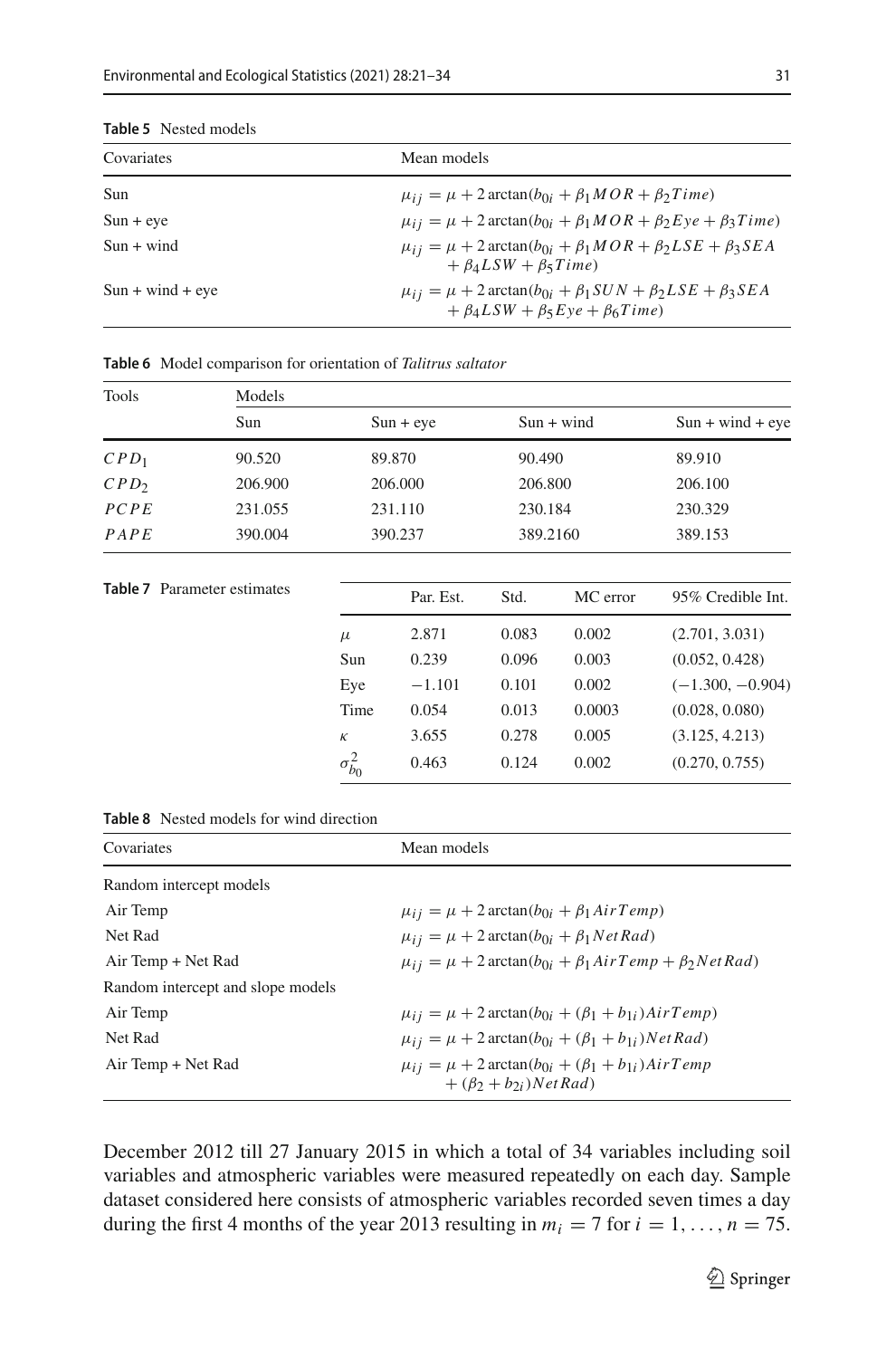| <b>Tools</b>     | Models<br>Random intercept |         |                    | Random intercept and slope |         |                    |  |
|------------------|----------------------------|---------|--------------------|----------------------------|---------|--------------------|--|
|                  | Air Temp                   | Net Rad | Air Temp + Net Rad | Air Temp                   | Net Rad | Air Temp + Net Rad |  |
| $CPD_1$          | 523.40                     | 524.80  | 524.10             | 522.70                     | 524.00  | 524.20             |  |
| CPD <sub>2</sub> | 822.20                     | 824.10  | 823.10             | 821.20                     | 822.90  | 823.20             |  |
| PCPE             | 537.65                     | 539.75  | 539.29             | 536.76                     | 539.05  | 539.82             |  |
| $P_{A}PE$        | 841.49                     | 844.01  | 843.56             | 840.86                     | 843.78  | 844.20             |  |

<span id="page-11-1"></span>**Table 9** Model comparison for wind direction

Our aim is to illustrate the use of our model selection methods for determining some of the variables that can be used to predict the direction of the wind. Three of the models given in Table [8](#page-10-3) are random intercept models and the others are both random intercept and slope models.

Table [9](#page-11-1) gives the comparison results of these models. Accordingly, all four criteria tend to select "Air Temp" model with random intercept and slope. This means that the relationship between air temperature and wind direction can change on different days. The results also imply that, when air temperature and net radiation are compared, the former is more predictive for wind direction.

# <span id="page-11-0"></span>**6 Conclusion**

Model comparison and selection criteria based on circular prediction errors have been widely used for circular model applications. However, the performances of these methods in the circular regression analyses were unknown. In this paper we investigated the performance of these model selection criteria in circular vM based random effects models. vM distribution is the standard distribution of choice in most applied circular regression problems and thus the paper addresses model selection strategies in most of the applications.

We used extensive simulation studies illustrating the performances to identify the model with true mean function. We also examined the strength of the decisions of the methods on selecting the vM distribution when vM is indeed the true underlying process. The circular model selection approach based on *CPD*<sub>1</sub> or *CPD*<sub>2</sub> seems to have overall better performance. The results also show that the performance is primarily a function of sample size and within-sample-correlation. When uncertainty in the estimator is large and the function to be plugged-in is nonlinear (like APE and CPE), errors from using plug-in (in our case PAPE and PCPE) may be large (Rossi et al[.](#page-13-17) [2005\)](#page-13-17). This means that the size of uncertainty in the estimator affects the performance of plug-in estimators. (For instance, in another context, when estimating MSE, Maity and Sherman [\(2008](#page-13-18)) showed that plug-in estimators perform inferior compared to bootstrap method in adaptive linear regression). For the correct evaluation of performances of these estimators (PCPE and PAPE), uncertainty in the prediction,  $\hat{\theta}^{pred}$ , and theoretical properties of these tools should be further investigated.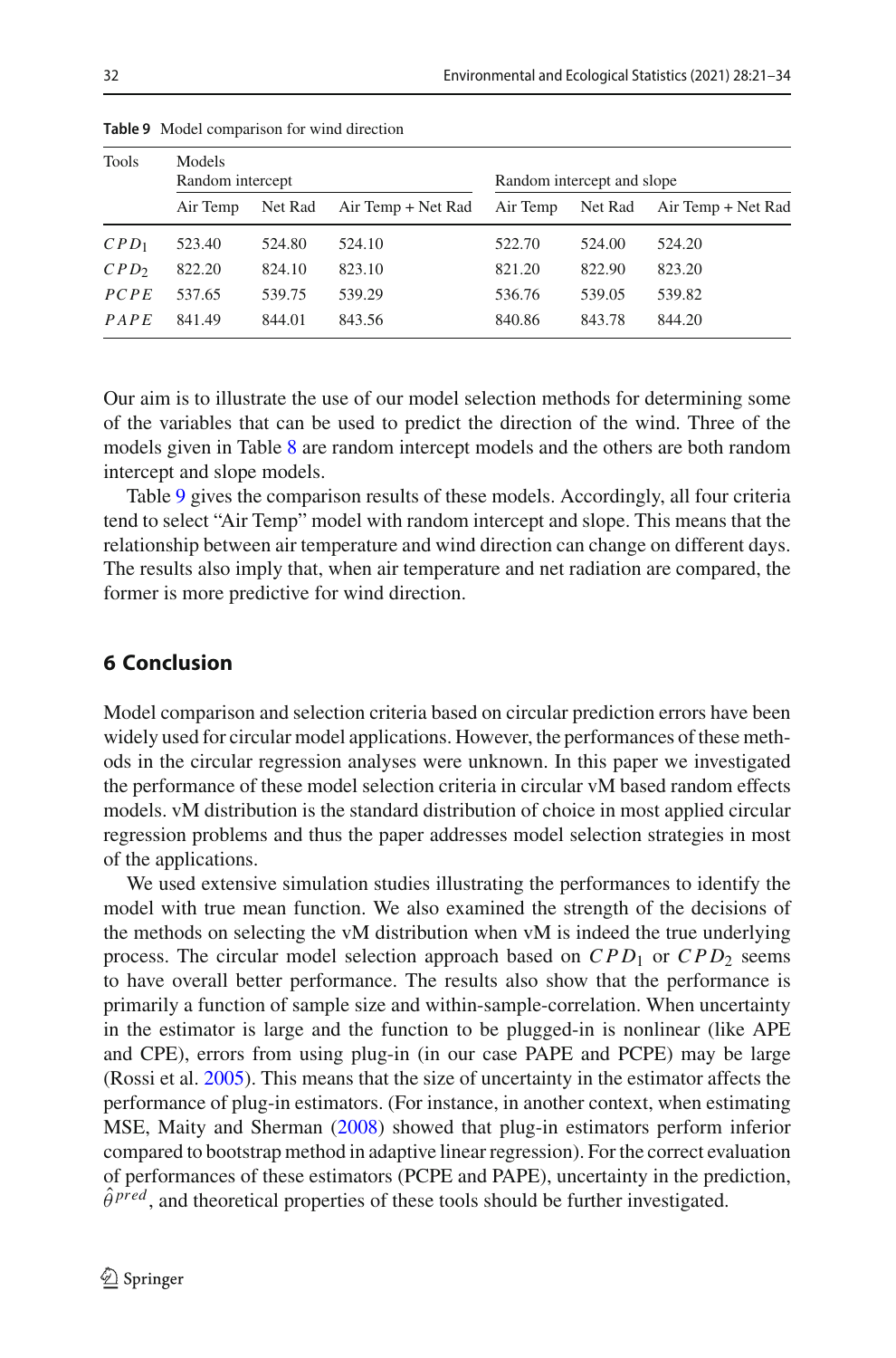**Acknowledgements** We sincerely thank the two anonymous reviewers for their critical reading, comments and suggestions that helped improve and clarify this manuscript.

# **A Appendix**

See Fig. [1.](#page-12-0)

```
model
\{const<-10000
   pi<-3 14159265359
   # likelihood
           for (i in 1:N) {
                 z[i] <-1
                 z[<i>i</i>]<sub>~</sub>dbern(phi\overline{ii})
                 L1[i]<- 1/(2*pi*lkappa00) * exp(kappa*cos(theta comp[i] - mu vm[i]))
                 L2[i]<-1/(2*pi*lkappa01) * exp(kappa*cos(theta_comp[i] - mu_vm[i]))
                 L[i]<-L1[i]*step(3.75-kappa)+L2[i]*step(kappa-3.75)
                 philil <- Llil/const
                 theta_comp[i] ~ dunif(-3.14159265359,3.14159265359)
                 mu_vm[i] <- mu + 2*arctan( b[Subject[i], 1] + (b[Subject[i], 2] + B1)*X[i])
          \mathcal{E}t <-kappa/3.75
    Ikappa00 <-1+3.5156229*pow(t,2)+3.0899424*pow(t,4)+1.2067492*pow(t,6)+
         0.2659732*pow(t,8)+0.0360768*pow(t,10) + 0.0045813*pow(t,12)Ikappa01 <- (0.39894228+0.01328592*pow(t,-1)+0.00225319*pow(t,-2)-
        0.00157565*pow(t.-3)+0.00916281*pow(t.-4) - 0.02057706*pow(t,-5)+0.02635537*pow(t,-6) - 0.01647633*pow(t,-7) + 0.00392377*pow(t,-8)) *pow(kappa,-0.5) * exp(kappa)
   # prior distributions for B1, b0 and b1, kappa
        mean.b[1] < 0mean.b[2] < 0for(k in 1:nid )b[k.1:2] ~ dmnorm(mean.bl[.invSigma.bl].]}
         kappa ~ dgamma(4, 2)B1 \sim dnorm(0, 0.01)
   #prior distribution for var-cov matrix of random effects
        V[1,1] \leq 0.1 # non-informative
         V[2,2] <- 0.1
        V[1,2] <- 0
         V[2,1] < 0invSigma.b[1:2, 1:2] ~\sim dwish(V[, ],2)
         Sigma.b[1 : 2, 1 : 2] <- inverse(invSigma.b[, ])
   # prior distribution for mu (offset parameter)
        # circular uniform distribution
           dummy < -0dummy ~ dloglik(logLike)
        logLike < -log(2<sup>*</sup>pi)mu ~ dunif(-3.14159265359,3.14159265359)
        for (j in 1:(N/2)) {
           dif_1[j] <- abs(theta_comp[j + (N/2)] - theta_comp[j])
           dif _2[j] <- 6.28 - abs(theta_comp[j +(N/2)] - theta_comp[j])
           APE[j] <- min(dif_1[j],dif_2[j])
           CPE[j] <- 1 - cos(theta_comp[j + (N/2)] - theta_comp[j])
             - }
 CPD_1 <- sum(APE[])
 CPD_2^-2 \leq sum(CPE))
```

```
Fig. 1 OpenBUGS code for LCREM with P = 1, Q = 2
```